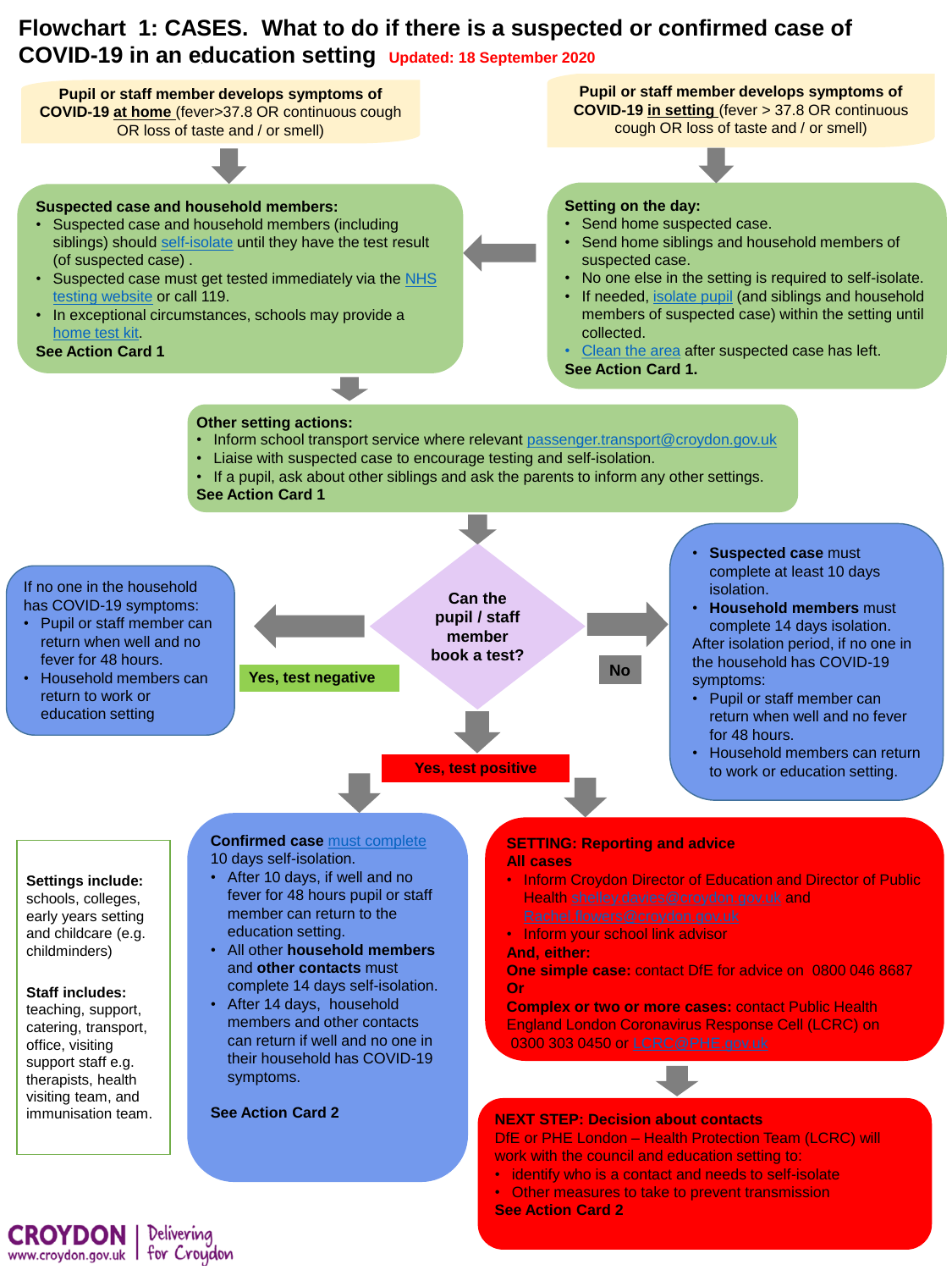## **Flowchart 2: CONTACTS - What to do if a staff member or pupil in an educational setting is a contact - household or other. Updated: 18 September 2020**



## **What is a [contact?](https://www.gov.uk/government/publications/guidance-for-contacts-of-people-with-possible-or-confirmed-coronavirus-covid-19-infection-who-do-not-live-with-the-person/guidance-for-contacts-of-people-with-possible-or-confirmed-coronavirus-covid-19-infection-who-do-not-live-with-the-person#:~:text=A%20%27contact%27%20is,positive%20for%20COVID-19)**

A person who has been close to someone who has tested positive for COVID-19 anytime from 2 days before the person was symptomatic up to 10 days from onset of symptoms (this is when they are infectious to others). As a guide, this is likely to include being in contact with someone who tested positive for covid-19 in the following ways:

- Spending significant time in the same household
- Being coughed on
- Having face to face conversation within one metre
- Having skin to skin physical contact
- Contact within one metre for one minute or longer
- Contact within two metres for more than 15 minutes
- Travelling in a small vehicle for any amount of time
- **Who to notify:**
- •If the setting has one confirmed case, they should immediately contact: DfE on 0800 0468687.
- •If the setting has two or more cases contact: LCRC on 0300 303 0450 or [LCRC@PHE.gov.uk\)](mailto:LCRC@PHE.gov.uk)
- •For any number of cases contact: Croydon Director of Public Health (Rachel.flowers@croydon.gov.uk) and Croydon Director of Education (shelley.davies@croydon.gov.uk)